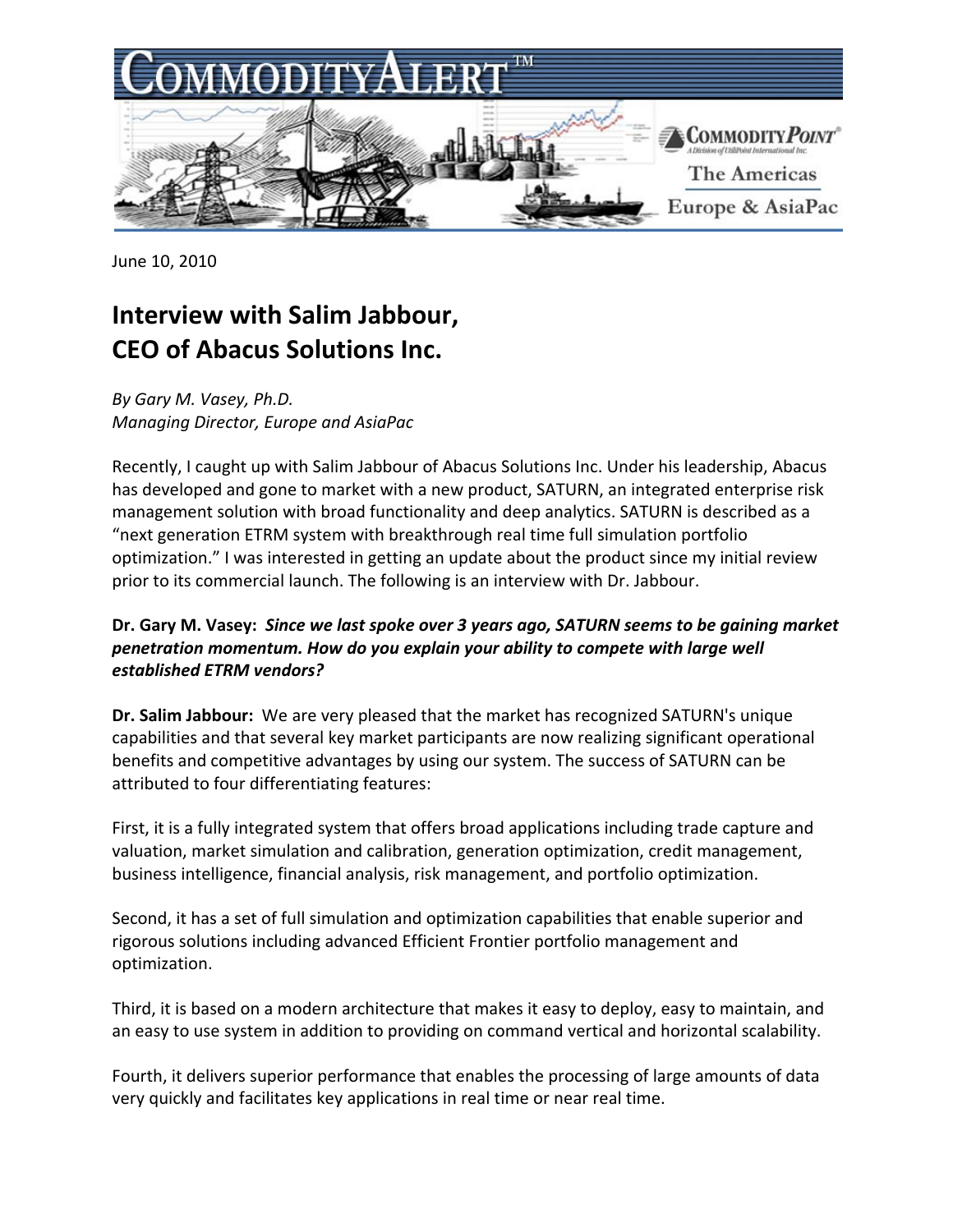### **Dr. Vasey:** *What are advanced Efficient Frontier portfolio management capabilities?*

**Dr. Jabbour:** Portfolio Management is a process through which a company estimates risks and returns of corporate assets and evaluates alternative decisions to improve the existing risk/reward position. Most portfolio management applications are limited to closed form financial engineering solutions that provide commonly used metrics such as MTM, Greeks, and various forms of VAR. Advanced portfolio management techniques allow risk managers to find a set of alternatives that offer the best achievable return for a given level of risk (called Efficient Frontier). An Efficient Frontier portfolio is one where no added diversification can lower portfolio risk for a given return expectation (and no additional expected return can be gained without increasing portfolio risk). Efficient Frontier solutions require advanced full simulation techniques that can be difficult to implement.

## **Dr. Vasey:** *What are the implementation challenges of advanced Efficient Frontier portfolio optimization?*

**Dr. Jabbour:** A number of practical issues have limited the effective application of portfolio optimization to date in the energy industry. Implementing an Efficient Frontier portfolio optimization capability requires several challenging capabilities including:

- Market simulation to simulate forward and spot prices and market values for interrelated markets and commodities over an extended time period.
- Parameterization/calibration to estimate the simulation parameters needed by the stochastic simulation process.
- Generation optimization to simulate the operations of a fleet of power plants under different market prices and various unit, plant, and portfolio operating limits and availability scenarios.
- Credit risk management to evaluate the credit rating of counterparties and estimate the impacts of potential credit changes including counterparty, collateral, contract, and exposure risks.
- Load analysis to estimate gas and electric loads for a set of customer classes in one or multiple locations for a specific time frame.
- Financial analysis to estimate revenues, costs, profits, and various key financial measures for different scenarios.
- Trade and asset valuation tools to assess alternative return and risk metrics for generation units, trades, loads, and other assets.
- Optimization tools to identify realistic and practical changes that can increase portfolio return and/or reduce its risk.
- A computational infrastructure to enable the performance of needed simulations and analysis within a reasonable time.

### **Dr. Vasey:** *What are the computational challenges of full simulation portfolio management?*

**Dr. Jabbour:** Computational issues are the most significant challenge facing the implementation of portfolio management in the energy industry due to two main reasons: First, stochastic simulation is by itself a major challenge given the complexity associated with simulating physical assets, a process that can be quite difficult to accomplish within a reasonable runtime (particularly for a reasonable number of scenarios). Second, the stochastic simulation of a number of alternative portfolios, a process that builds on the stochastic simulation of the existing portfolio, creates additional computational challenges that include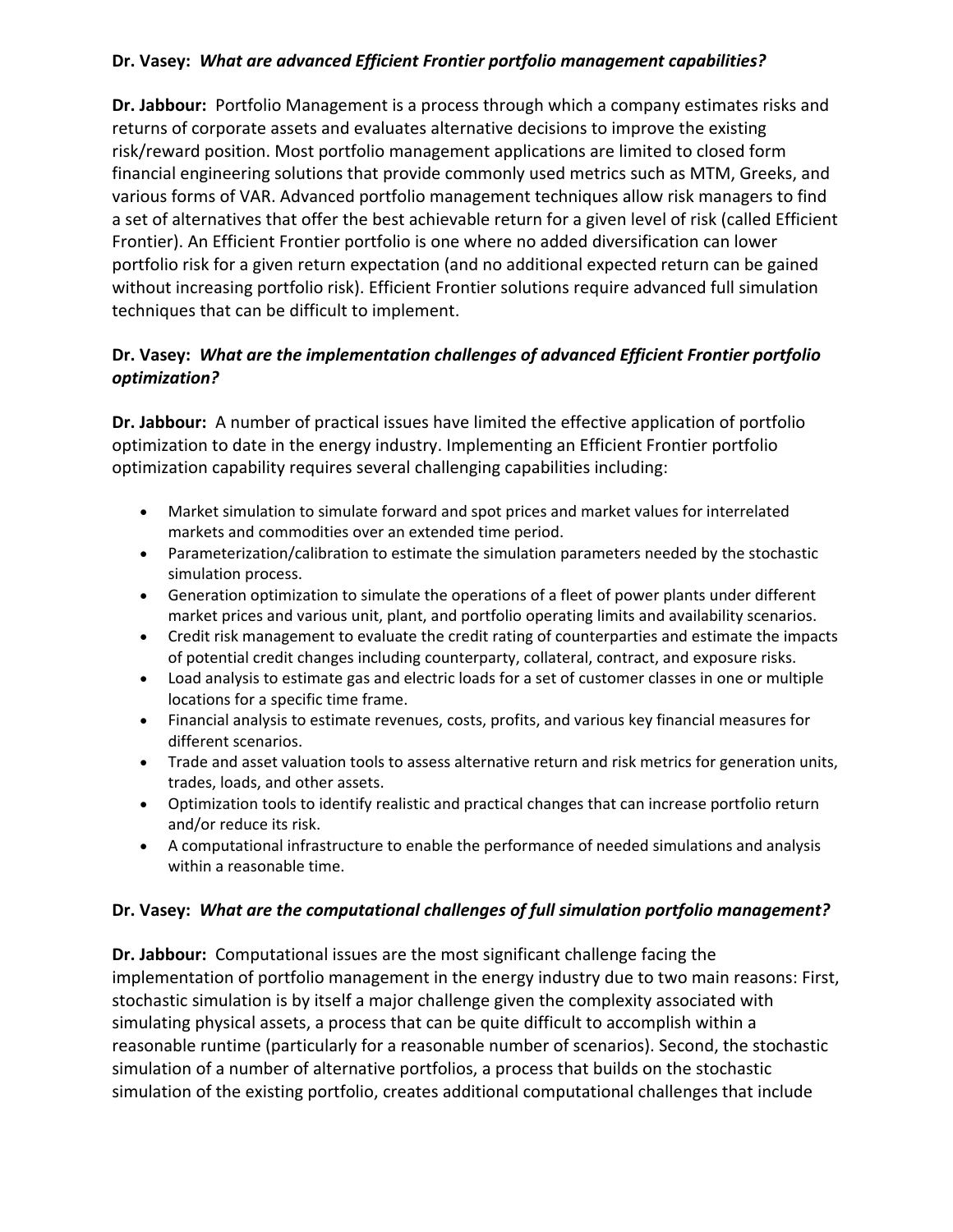both runtime and data management issues. Identifying a reasonable set of portfolio changes that have the potential of reducing estimated portfolio risk and/or improving estimated portfolio returns is another related key challenge.

## **Dr. Vasey:** *How does SATURN address these challenges?*

**Dr. Jabbour:** First of all, SATURN uses very efficient optimization techniques that enable finding solutions extremely fast; according to several benchmarks, SATURN is 50‐100 times faster than competing tools. Second, SATURN uses a 64‐bit architecture that enables holding over 100 times more data in system memory and then retrieving it extremely fast for real time processing.

## **Dr. Vasey:** *You say that SATURN offers these sophisticated full simulation portfolio optimization solutions in real time. This seems like a significant breakthrough and is potentially a game changer.*

**Dr. Jabbour:** It is indeed a major and significant accomplishment. SATURN embodies proprietary methods that blend theoretic techniques and practical insights which enable finding optimized solutions very efficiently and therefore quickly. And to your point, this is a game changer. SATURN users can perform real time on the fly portfolio optimization using a full simulation solution, a process that typically takes many hours (even days) and requires many powerful computers; we can do it using a single computer box! Finding these solutions very quickly enables making improved trading decisions that improve portfolio returns and/or reduce portfolio risks.

As we all know, we live in a time where people want instantaneous information—on command. It is a time of "now" with no patience for delay. SATURN brings this service and this capability to energy trading and risk management.

### **Dr. Vasey:** *How long did it take Abacus to develop these solutions?*

**Dr. Jabbour:** We spent over three years to develop the solutions and we have an on‐going performance optimization process through which we continue to refine and improve our techniques.

### **Dr. Vasey:** *You coined the term Integrated Enterprise Risk Management (IERM) and you emphasize the importance of seamless and full "Integration"—why is it so important?*

**Dr. Jabbour:** Because the lack of integration is very risky and very costly! As CommodityPoint research indicates, the energy trading and risk management space continues to rely on too many applications that are often poorly integrated. Lack of integration can lead to costly inefficiencies, risky inconsistencies, and very difficult situations. Most efforts to integrate disparate systems often face insurmountable challenges and fail to achieve needed objectives; resulting outcomes range from "flawed integration" where inconsistent data is meshed into an illogical non‐sensical and unrealistic perspective to "spreadsheet integration" where a set of tools (often spreadsheets) are used to consolidate and reconcile different solutions from different tools and applications. None of these approaches solve the integration challenge and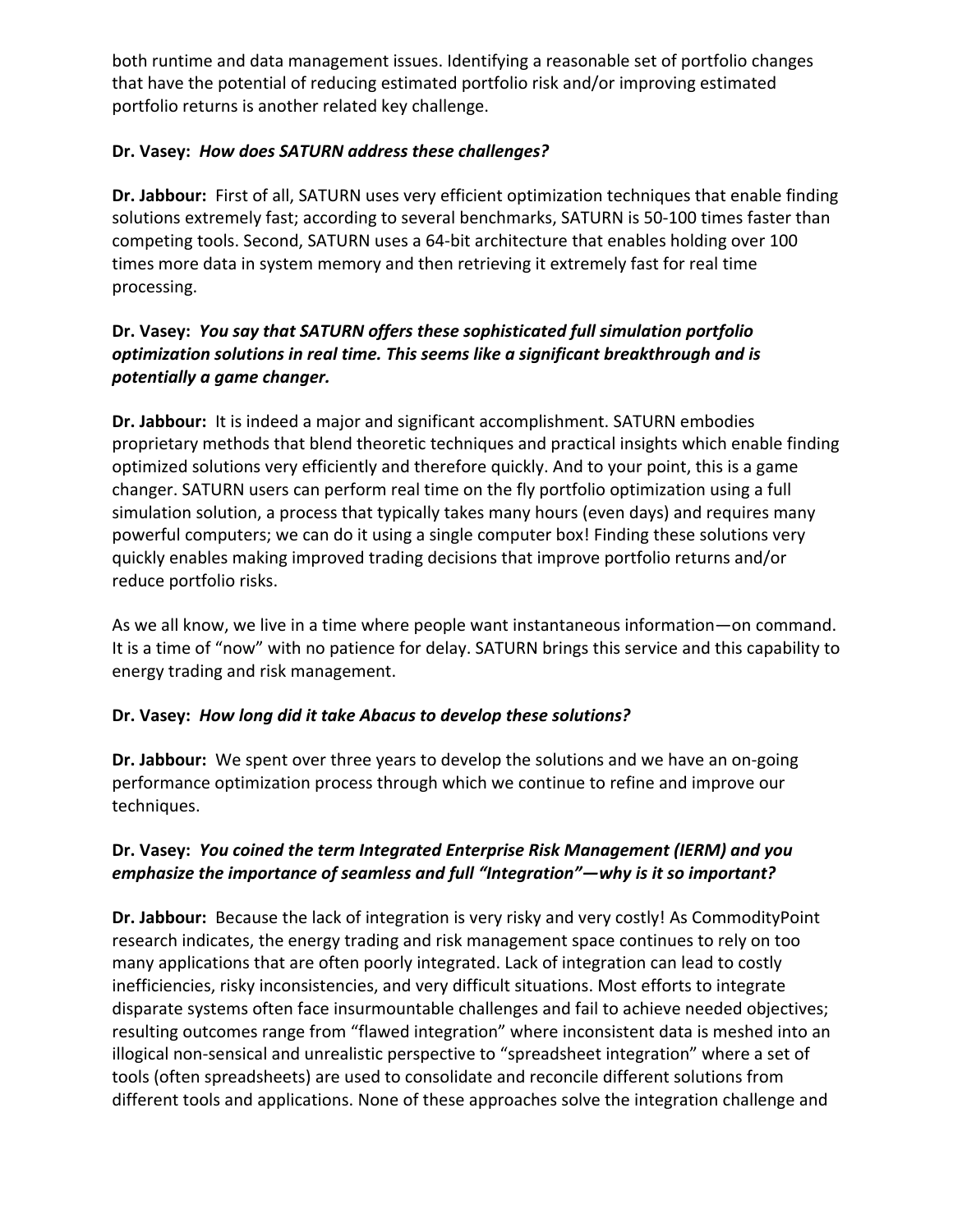most are prone to serious errors and mistakes. A truly and seamless integrated solution avoids all of these challenges by offering multiple applications with consistent data structures, reconciled analytics, rigorous solutions, and logical interoperability on a single platform.

## **Dr. Vasey:** *What exactly do you mean by "rigorous solutions" and why are they so important?*

**Dr. Jabbour:** Rigorous solutions are extremely important in risk management. While lack of rigor can simply imply a lack of accuracy or precision in many cases, the case is unfortunately quite different in risk management where inadequate attention to analytical rigor can create misinformation and misleading answers. As we discussed earlier, risk and portfolio management is a process that capitalizes on correlations and diversification; poor representation and handling of this core concept can lead to wrong solutions and bad outcomes. The challenge is to find a delicate balance that avoids the rather common and notorious trap of paralysis by analysis.

## **Dr. Vasey:** *Where do you generally see risk management headed for commodity trading in the near future?*

**Dr. Jabbour:** Senior management and corporate directors are raising the bar on risk managers. Recent market turbulence and on‐going market volatility have heightened the importance of efficient and effective risk management practices, a situation that requires and necessitates the use of improved tools and techniques. We expect increased and expedited trends in three core areas: Full simulation risk management, real time portfolio management, and integrated solutions. Management expects solid well founded solutions and they expect them when they ask for them—real time.

### **Dr. Vasey:** *How do you see risk metrics evolving?*

Dr. Jabbour: Risk metrics are multi-dimensional and vary significantly based on user needs and perspectives. They include financial and volumetric measures and cover short and long term horizons; they span many functional areas including generation, finance, trading, credit, and finance to name a few. Different users can have significantly different metric needs and preferences such as expected returns, volatility, probability of meeting a target or exceeding a limit, and so on. ETRM systems should be totally configurable and should allow users to select their metrics and get their reports on command—real time.